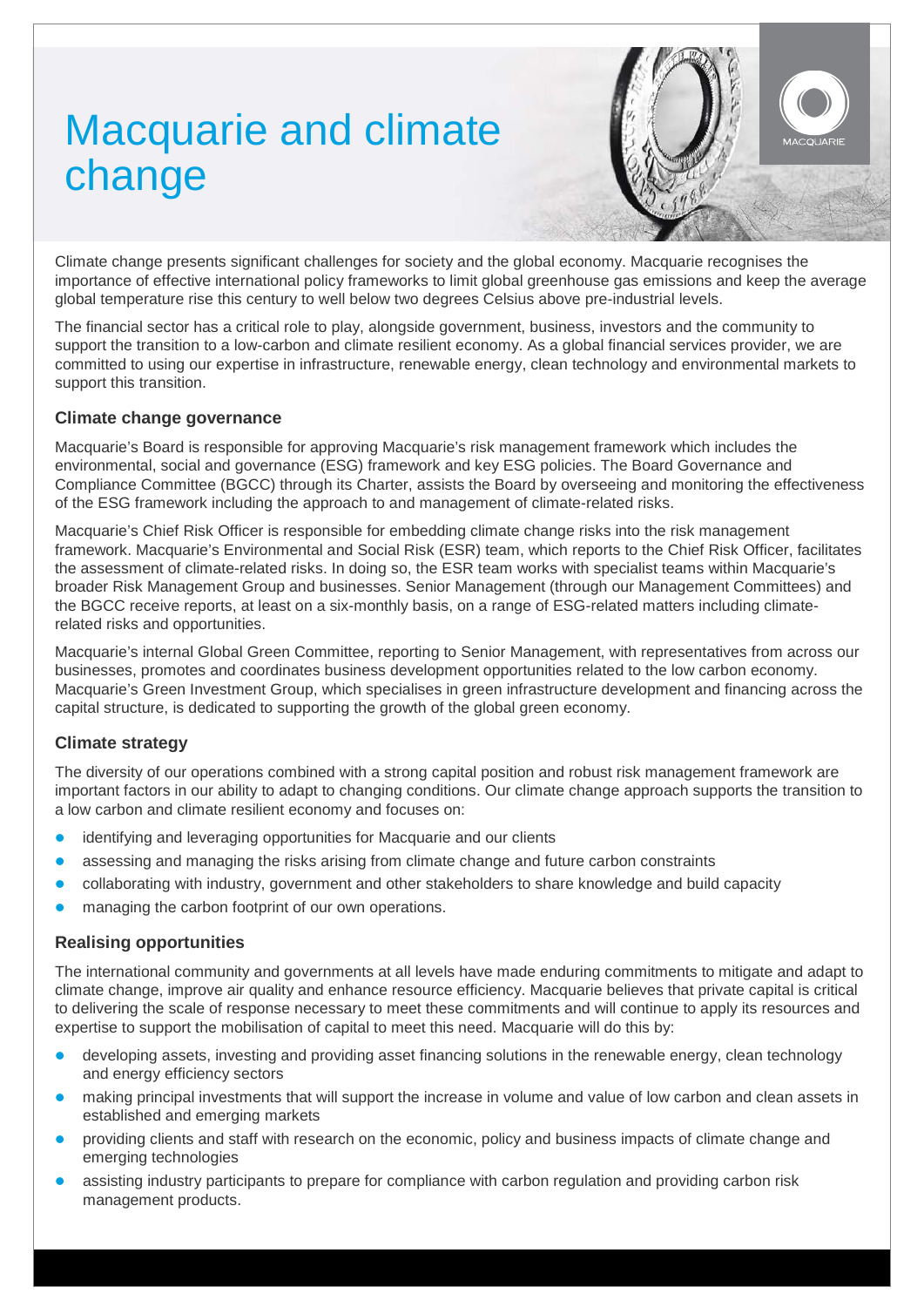# **Managing climate change risks**

Consistent with its strong risk management focus, Macquarie considers climate change and future carbon constraints within the existing risk management framework. The group-wide Environmental and Social Risk policy provides a robust process for embedding environmental and social risk management into investment decision making. Climaterelated risks are considered through the assessment of changes to laws and regulations; technology developments and disruptions; physical and reputational risks; and the evaluation of adaptation and mitigation measures for transactions and counterparties in exposed industry sectors. Matters with material environmental and social risks, including climate change risks, may be escalated to the Chief Risk Officer, Executive Committee or Macquarie Board.

Macquarie regularly conducts sector-specific credit portfolio analysis, monitoring credit concentration by counterparty, country, risk type, industry and credit quality. Building on this credit portfolio analysis, Macquarie has evolved methodologies to incorporate the assessment of climate-related risks for carbon intensive sectors using climate vulnerability indices to assist in identifying potential risk concentrations across regions. We will continue to refine this analysis and seek to extend it to other industry sectors, where relevant.

### *Scenario analysis*

As recommended by the Financial Stability Board's (FSB) Task Force on Climate-Related Financial Disclosures (TCFD), in FY2019 we initiated climate scenario analysis to assess the potential risks and impacts to our business from climate-related risks. We built on the portfolio heat-mapping conducted in the prior year for our lending and equity portfolio, focusing on the coal, oil, gas and power generation sectors, being the most carbon-exposed industries.

#### *Approach*

There are numerous possible future pathways to reach a particular climate outcome. We selected two divergent scenarios representing plausible transition pathways to 2<sup>o</sup>C warming by 2100 and 3-4<sup>o</sup>C warming by 2100. These were based on the International Energy Agency (IEA) Sustainable Development Scenario and IEA New Policies Scenario, as outlined below:

**Decarbonise scenario** – *This scenario reflects a pathway to reduce emissions in line with the Paris Agreement to limit warming to <2<sup>o</sup>C. It reflects ambitious policies to drive the uptake of renewable energy in the power sector, improvements in energy efficiency and the deployment of carbon capture and storage technologies.*

**Business as usual scenario** – *This scenario reflects a pathway where emissions continue to rise, with no increased ambition to existing national and international policies and commitments. In this scenario warming reaches 3-4oC by 2100.*

In selecting these scenarios, a detailed review was conducted of a wide range of climate scenario models. Our selection was based on models that covered various climatic outcomes; provided information for the sectors and geographies relevant to Macquarie's exposures; are widely recognised and used by industry; and are regularly updated.

|                     | <b>Decarbonise Scenario</b>                                                                                    | <b>Business as Usual Scenario</b>                                                        |
|---------------------|----------------------------------------------------------------------------------------------------------------|------------------------------------------------------------------------------------------|
| Reference scenarios | IEA Sustainable Development Scenario                                                                           | <b>IEA New Policies Scenario</b>                                                         |
| Policy              | A carbon price is implemented, applied to<br>power, industry and aviation sectors.                             | A carbon price is implemented, applied to<br>power, industry and aviation sectors.       |
|                     | The carbon price varies by region,<br>reaching \$140 /tCO <sub>2</sub> in Europe and North<br>America in 2040. | The carbon price varies by region, reaching<br>\$48 /tCO <sub>2</sub> in Europe in 2040. |
| Energy              | By 2040, total electricity generation<br>comprises 63% renewables.                                             | By 2040, total electricity generation comprises<br>40% renewables.                       |
|                     | By 2040, total primary energy demand<br>comprises 29% renewables.                                              | By 2040, total primary energy demand<br>comprises 20% renewables.                        |
| <b>Emissions</b>    | Emissions peak in 2020 and then decline<br>rapidly to approximately half by 2040.                              | Emissions continue to rise at a steady rate<br>through to 2040.                          |
| Technology          | Assumes use of carbon capture and<br>storage technologies for coal power<br>plants.                            | Electric vehicles (EVs) comprise 14% of<br>passenger car stock in 2040.                  |
|                     | Electric vehicles (EVs) comprise >40% of<br>passenger car stock in 2040.                                       |                                                                                          |

#### *Scenario assumptions*

Note: no adjustments were made to these scenarios to reflect varying views on technology futures.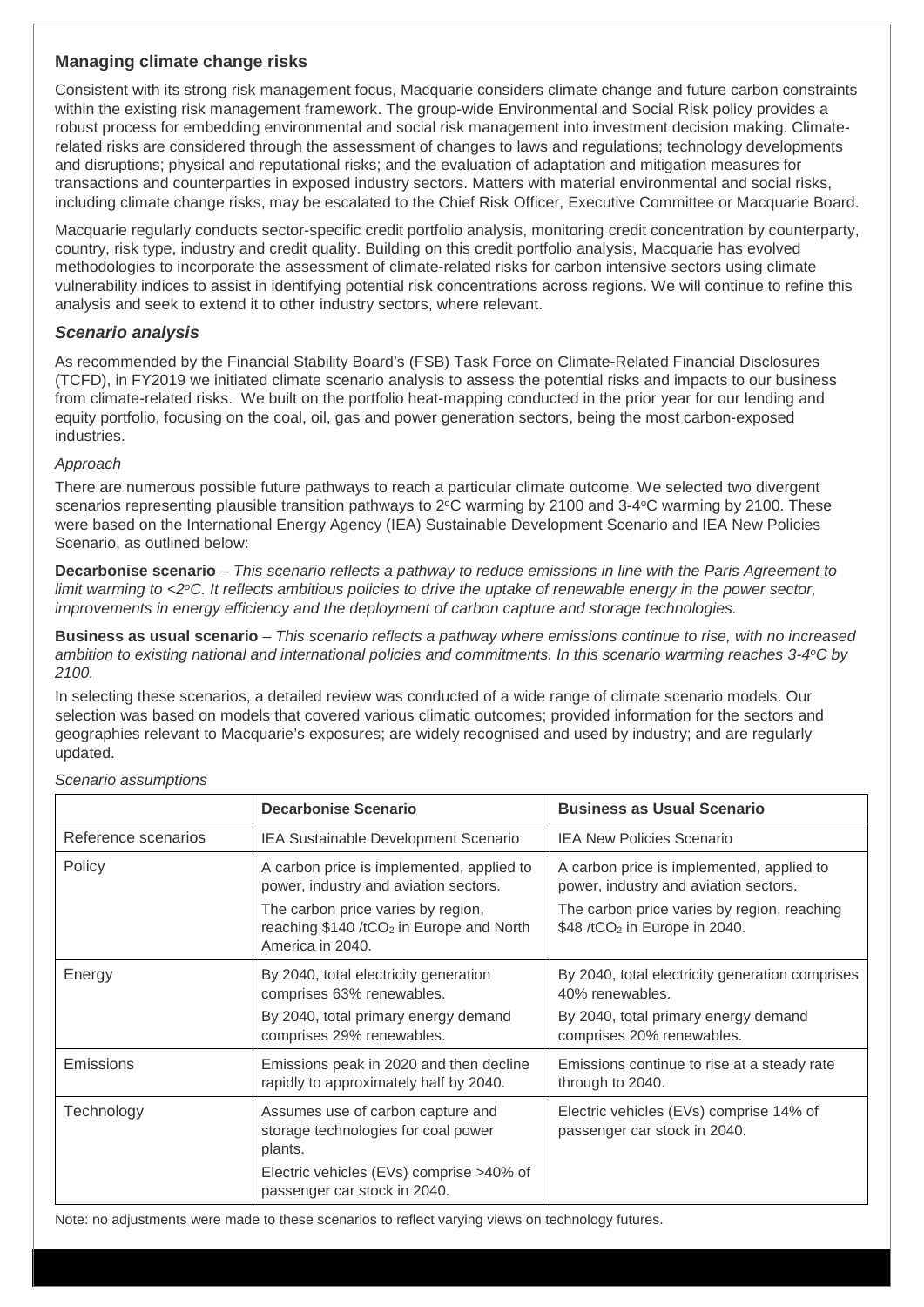The methodology developed to assess transition risk used a combination of qualitative and quantitative analysis. It included risk impact pathways that established links between specific factors within the climate scenario models and the potential financial implications (e.g. revenues, costs, financing requirements and impairment) to a specific sector. Consideration was given to sector and sub-sector level risk impact pathways in the short to medium term (to 2025) and long term (to 2040).

| <b>Sector</b>   | <b>Sub-sectors</b>                               |  |
|-----------------|--------------------------------------------------|--|
| Oil and gas     | Upstream                                         |  |
|                 | Midstream                                        |  |
|                 | Downstream                                       |  |
| Power utilities | Generation (primary focus)                       |  |
|                 | Transmissions and distribution (secondary focus) |  |
| Coal            | Thermal                                          |  |
|                 | Metallurgical                                    |  |

Building on these risk impact pathways, quantitative modelling was undertaken at a sector level for the lending portfolio. The modelling used relationships between macroeconomic factors and portfolio performance to determine potential impact to the current portfolio (if rolled forward to 2040) from the climate transition scenarios selected.

The coal sector modelling indicated potential for increased default rates under both scenarios in the short, medium and long term. However, the impact on Macquarie is not considered material and is not expected to become material given the limited size and short tenor of our existing lending exposure to this sector. Separately, the oil and gas sector modelling indicated potential for marginally increased default rates under both scenarios, with potential impacts likely to be slightly higher for the Decarbonise Scenario across the short, medium and long term. However, the impact in both scenarios is limited and would not be considered material to Macquarie.

Macquarie will continue to evolve its approach to climate scenario analysis, building on our assessment of transition risks to the oil, gas, coal and power generation sectors to consider other sectors where we have potentially material exposures. We intend to develop additional climate scenarios including a 1.5°C scenario, to support the assessment of both physical risks and transition risks for our climate exposed sectors and sub-sectors. Consistent with the TCFD guidance, this analysis will be used to assess and manage any potential business or strategic implications arising from future alignment with these 1.5°C climate scenarios. Where such information is considered material, we will also disclose the metrics and targets used to assess and manage relevant climate-related risks and opportunities consistent with transition to a decarbonised economy. These next phases of scenario analysis will be disclosed in the FY2020 reporting cycle.

# **Building knowledge and capacity**

Macquarie has a longstanding commitment and expertise in the renewable energy and clean technology sectors through its investment activity, its cross-industry collaboration to accelerate the growth of the green economy and its industry-leading analysts dedicated to alternative energy research and the impact measurement of climate mitigation projects.

Working with a diverse network of partners, we support a broad suite of initiatives by bringing a focused, market-facing perspective on ESG matters including carbon and environmental markets and climate-related matters. In 2018, Macquarie's CEO was appointed as a Commissioner of the Global Commission on Adaptation, a World Bank-led initiative which seeks to accelerate climate adaptation action and focus on concrete solutions which enhance resilience. The CEO has also taken up a role as a member of the new Climate Finance Leadership Initiative. It was established at the request of the United Nations Secretary-General, under the leadership of the UN's special envoy for climate action Michael Bloomberg, to accelerate investments in clean energy and climate solutions globally.

More broadly, our industry experts continue to work with governments, non-government organisations and industry groups to build international capacity in the green finance sector and promote confidence among investors to finance green assets. Globally, last year, we took an active role in over 140 industry initiatives and conferences which included membership of the UK's Green Finance Task Force, and advisory groups establishing common international standards for Sustainable Finance.